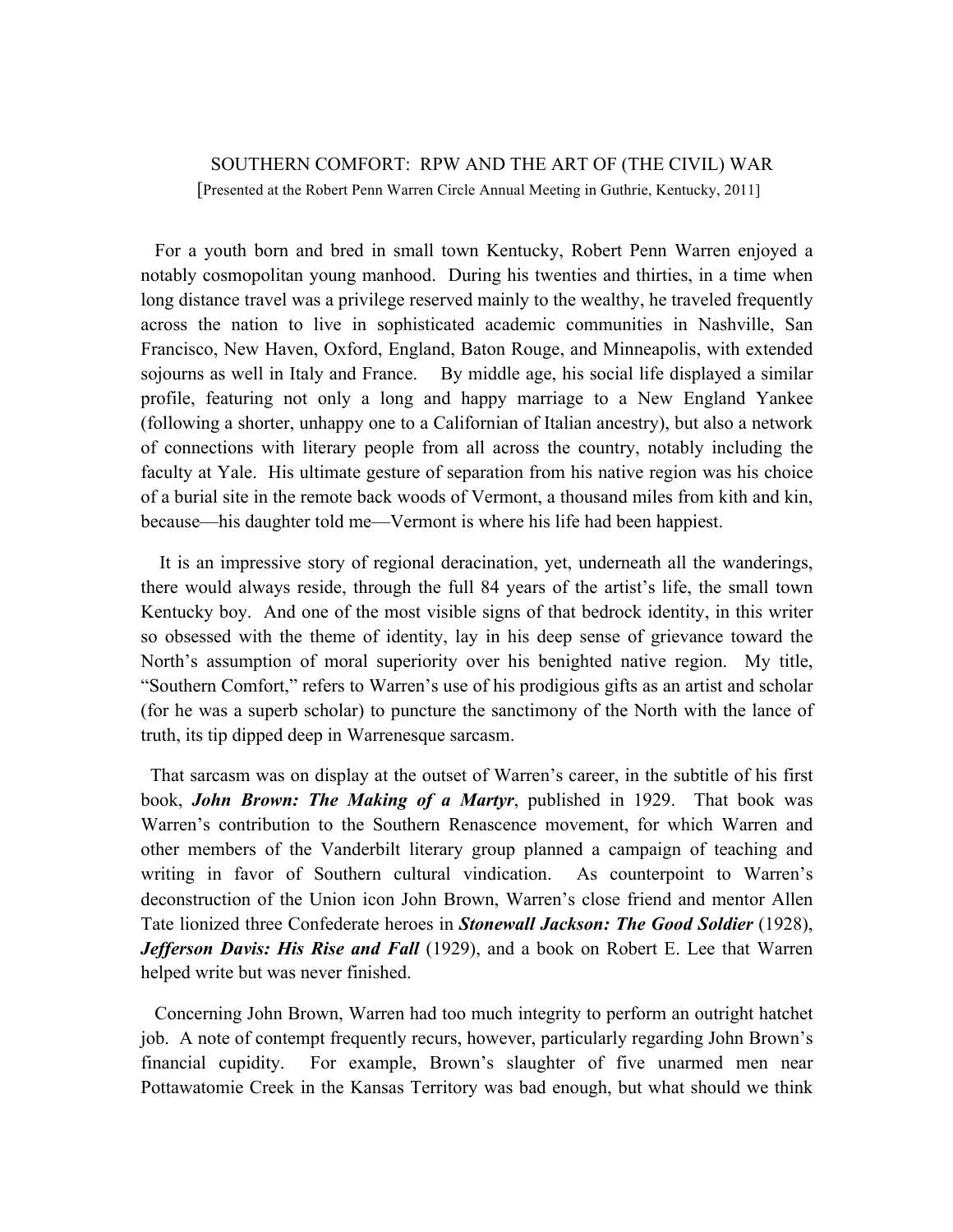of his petty turpitude in stealing his victims' horses? *"When daylight came the evidence was gone, for the stolen horses were well on their way north to be sold*" (166). Of Brown's subsequent looting of a store after a battle, Warren notes that *"The cause of freedom and the plunder business were thriving side by side."* And regarding Brown's solicitation of money from benefactors, Warren manages to strike down two Northern icons with one blow: *"When a letter would bring tears, it would bring money. Harriet Beecher Stowe knew the trick, for her* **Uncle Tom's Cabin** *had provided a tidy fortune"*   $(102)$ .

 John Brown was not alone in his ambiguity of character. As soon as the news of the Harper's Ferry fiasco came out, Warren notes, most of Brown's secret cabal of supporters scooted out of the country, most to Canada, others (including Frederick Douglass) to England. One of those supporters, according to Warren, exemplified the character of Yankee-hood in general:

*"Frank B. Sanborn . . . just out of Harvard . . . was an excessively earnest young man, confident of himself, and confident that he knew God's will. . . . [He] possessed to a considerable degree that tight special brand of New England romanticism which manifested itself in stealing Guinea niggers, making money, wrestling with conscience, hunting witches, building tea-clippers, talking about Transcendentalism, or being an Abolitionist. Stealing Guinea niggers and hunting witches were out of date now . . . ; it was the period of clipper ships, money- making, Sunny Brook Farm, and Abolitionism." (226-7)* 

 As a collaborative group, the Fugitive-Agrarian movement petered out after their tract of 1930, *I'll Take My Stand.* Through the next decade and a half, Warren responded to the Great Depression by turning his attention to questions of economic justice. His first three novels featured the corporations' exploitation of tobacco farmers (*Night Rider*, 1939), the tycoon Bogan Murdock's corrupt business empire (*At Heaven's Gate*, 1943), and the plight of the poor masses in Willie Stark's Louisiana (*All the King's Men*, 1946). It is worth noting, however, that though set in the twentieth century, *All the King's Men* managed to dramatize antebellum New England hypocrisy in the person of *"a lady of position from Boston*" who, though *"nurtured in sentiments opposed to the institution of human servitude, quickly became notorious for her abominable cruelties*" after moving to slave territory in Kentucky. "*All persons of the community reprehended her floggings,"* Warren goes on to say, while sniffing out a trace of perversion in the woman's motive*—"floggings, which she performed with her own hands, uttering meanwhile little cries in her throat, according to the report."* There must have been *some* Southern comfort in this portrayal, inasmuch as Warren's published oeuvre displays no facsimile for the lady pervert from Boston in his ladies from Atlanta, Memphis, or New Orleans.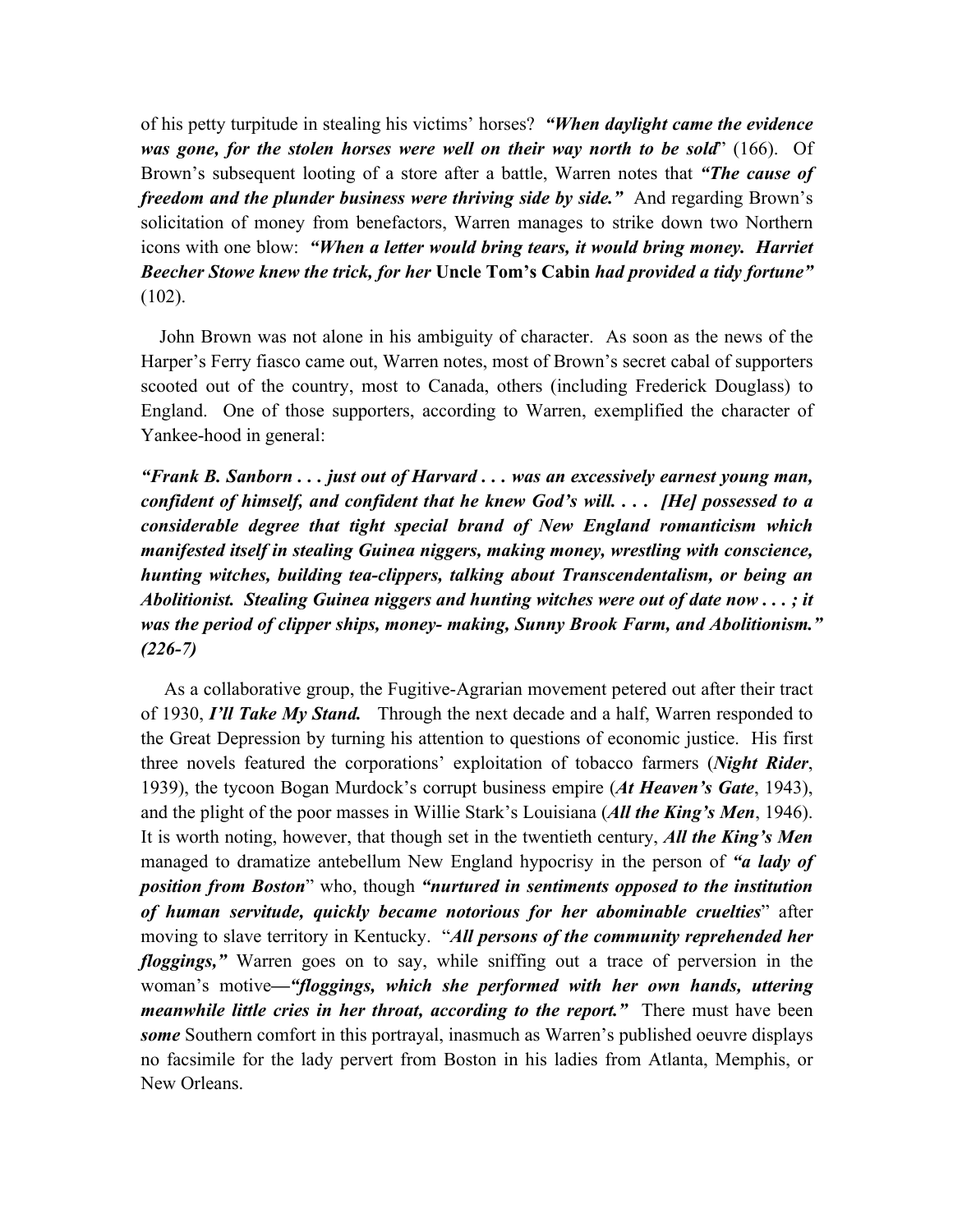As the Centennial of the Civil War drew near, Warren published in *You, Emperors, and Others* (1960) a poem entitled *"Two Studies in Idealism*," which features dramatic monologues by two soldiers on opposing sides of the Civil War. (See last two pages to read these poems.) I think the best way to appreciate these poems is in light of an essay by Norman Mailer titled *"Cannibals and Christians*." Speaking of the then raging Viet Nam War, Mailer saw two contrasting motives in our fighting men. The Cannibals frankly enjoyed dishing out bullets, bombs, and napalm—or knife work in the case of Warren's rebel soldier. *"Two things a man's built for,"* the young man begins, *"killing and you-know-what."* What the soldier loves is what those two things have in common: *"that look in their eyes"* when a Yankee soldier dies or when a certain moment arrives in his relationship with a female. *"When those eyelids go waggle, or maybe the eyes pop wide,/. . . then you know who you are."* You *"will maybe remember that much even after you've died,"* he goes on to say, proving it by narrating this poem posthumously.

 Mailer's "Christians" dealt out the same ordnance as the Cannibals but with deep regret over the necessity of this bloody slaughter. Warren's Yankee soldier fits the bill nicely in his nuanced use of violence: "*I tried to slay without rancor, and often succeeded./I tried to keep the heart pure, though hand took stain."* The most notable difference between the two poems lies in the portraits of the two speakers' victims. All we know about the Yankee soldier killed by the Confederate in the first poem is that his eyes either waggled or popped wide as he died. In the second poem, by contrast, the grandfatherly Confederate soldier killed by the youthful Yankee (a Harvard graduate, class of 1861) is a species of Christ figure. His dying words extend forgiveness to his killer: *"Why, son, you done done it—I figured I skeered ye"* (referring to the Confederate battle scream); *"Said: 'Son, you look puke-pale. Buck up! If it hadn't been you/Some other young squirt would a-done it.'"*

 Being forgiven by a pile of Confederate filth is, in turn, something the high-minded Yankee finds unforgiveable. After joining his victim among the dead (having "died for the Right, as I had a right to"), he releases a concluding blast of Yankee sanctimony: *"I was dead too. . . /And glad to be dead, and hold my residence/Beyond life's awful illogic and the world's stew,/Where people who haven't the right just die, with ghastly impertinence."*

 In 1961, Warren offered a prose version of Southern comfort in his novel *Wilderness,*  which features a harrowing dramatization of the anti-draft riots of July, 1863 in New York City. (See last page for the relevant passage in *Wilderness,* along with an encyclopedia version of the episode.) One of the horrifying aspects of the affair was the targeting of black people for lynch mob action; many black people, including women and children, were hanged from lamp posts, sometimes after suffering mutilation. (Many rioters blamed black people for being the major reason why the war came about.) It is unlikely that any sane American on either side would blame the South for this murderous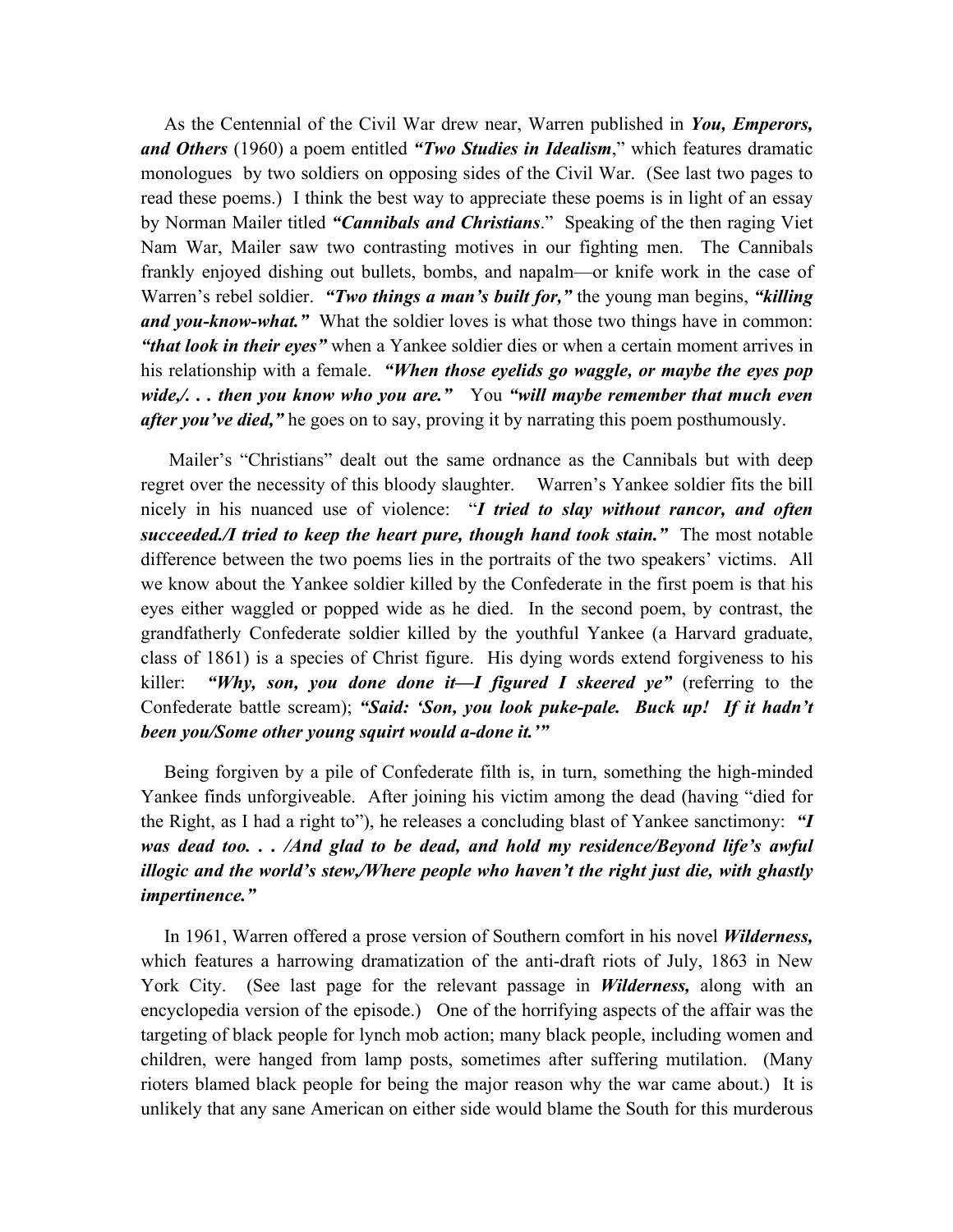rampage in the North's queen city, but in *Wilderness* Warren contrives to make it happen. He does so by leading his protagonist, Adam Rosenzweig (a new immigrant just a half hour off the boat) into the midst of the riot. After stumbling upon a mutilated black man hanging from a post, Adam cannot conceive of Yankees perpetrating such atrocities. Warren's Southern comfort sardonically ensues:

 *Then a thought came. The Rebels—they must be here, after all. That would explain everything. They had plunged through the city. Not Lee perhaps, but their great raider of cavalry. What was his name? Stuart—that was it. He thought of the Rebel cavalry riding through. They had hanged this black man, for a warning. They had ridden on and set those fires to the northeast. Yes, that was it, the Rebels.*

## *He felt much better. The Rebels had done it.*

 Warren's most crucial book for the purpose of this discussion duly appeared in 1961 with the usefully explanatory title *The Legacy of the Civil War: Meditations on the Centennial*. Here Warren laid out the ideological design behind the conflict. Before the War, he said, the North followed the ideal of Higher Law, proclaiming the supremacy of the individual conscience over society's legal strictures as in Henry David Thoreau's *"Civil Disobedience*," while the South countered with the doctrine of Legalism: the insistence that because slavery was permitted in the original Constitution, it must continue.

 After the slaughter of over 600,000 young men in four years and the ruination of the South's economy, two new ideologies replaced the old ones. Having won the war for freedom, truth, and justice, the North lapsed into a Treasury of Virtue, meaning that it could afford to ignore such social iniquities as child labor and the exploitation of immigrants as the industrial revolution brought on the Gilded Age. The South, meanwhile, retreated into the Great Alibi, blaming its poverty, backwardness, and racial injustice on the damn Yankees instead of confronting such issues.

 Although Warren is admirably even-handed in the main thrust of this book, some degree of Southern comfort may be extracted from random snippets of Northern hypocrisy scattered among these pages. The fiery abolitionist William Lloyd Garrison, for example, makes an appearance after the War *"accusing labor leaders of trying to 'inflame the minds of the working class against the more opulent'"* (28). Garrison's fellow Abolitionist Samuel Gridley Howe likewise objected that limiting the working day to ten hours would "emasculate" the workers. And Warren demonstrates in detail the flagrant racism of Abraham Lincoln, whose opposition to slavery co-existed with his opposition to racial equality and integration.

 It would be interesting to know how old Robert Penn Warren was when he first heard The Battle Hymn of the Union army, but it could have been when he attended graduate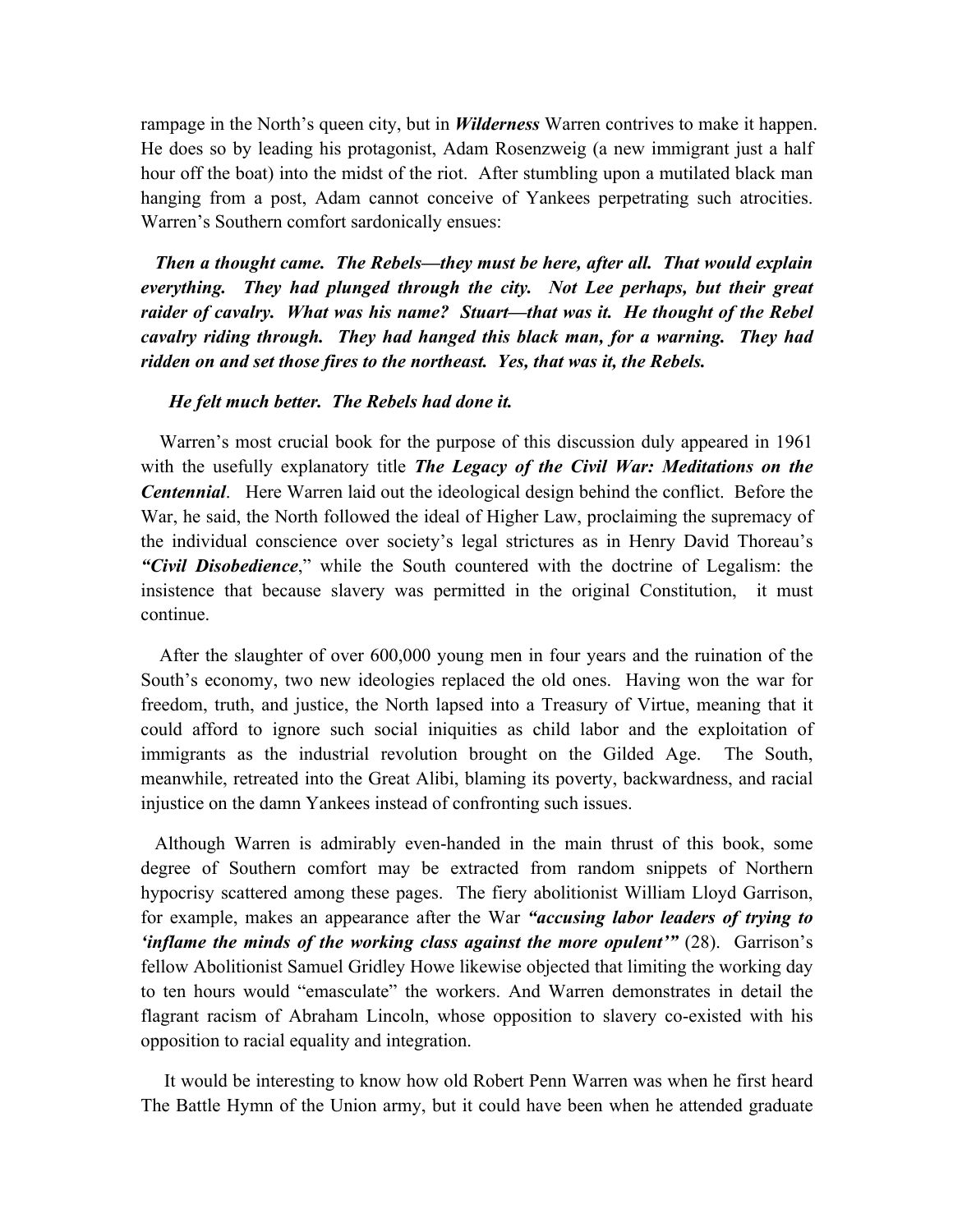school at Yale, where it would have been part of the North's Memorial Day ceremonies. In 1973, he chose to include its stirring cadences in the anthology *American Literature: The Makers and the Making*, which Warren co-edited with Cleanth Brooks and R. W. B. Lewis. Here Yankee sanctimony was on glorious display, trumpeting its call to arms in the sacred name of God's righteousness:

*Mine eyes have seen the glory of the coming of the Lord, He is trampling out the vintage where the grapes of wrath are stored, He has loosed the fateful lightning of his terrible swift sword, His truth is marching on.* 

 In this anthology, Warren did not miss the opportunity to settle accounts with the Battle Hymn's author, Julia Ward Howe. First (in *Volume B 1826-1861,* 1158-1162), he notes that *"as late as the summer of 1859, Mrs. Howe . . . could write [after visiting relatives in South Carolina] that the slaves were as 'lazy as the laziest of brutes, chiefly ambitious to be of no use to anybody.'"* After the war started, inspiring her to write the lines assigning God to the Union side, she collected—Warren notes a bit sourly—her reward: *"As for Mrs. Howe, she lived on until 1910. . . . She had long since fulfilled her wildest dreams of ambition: she was a public figure, a successful lecturer, a voluminous, if trivial, writer, the friend of the great, rich, and well-born. . . ."*

 Our final source of Southern comfort is a product of Warren's sunset years. *Jefferson Davis Gets His Citizenship Back*, published in 1980 when Warren was seventy-five years old, comprises a perfect bookend with his earliest volume, *John Brown: The Making of a Martyr*, published when Warren was twenty-four. Looking back almost to his infancy, Warren declares in this late memoir that *"I can't say how my early brand of Southernism soaked into me,"* because Guthrie was "*anything but an old*  **Southern town**" (15). (Guthrie was formed by the advent of a railroad crossing, he says, decades after the Civil War.)

 However it came about, Warren's Southernism sufficed in this late volume to not only vindicate Jefferson Davis but to correct some Northern misconceptions of history. He highlights, for example, the little known facts that before the Civil War secession had been *"a popular sentiment in New England*," and that, conversely, Emancipation had *"barely missed in the Virginia Legislature in 1830-31"* before events such as the slave rebellion led by Nat Turner quashed that possibility (39). He speculates that Lincoln's "*avowed racism . . . may have contributed to his popularity*" (55), and he lays out a case for Generals Sherman and Grant as perpetrators of what we now would call war crimes. (A lover of paradox, Warren notes of General Grant that *"Though he flinched from the sight of blood and could eat only overdone meat. . . , he learned to become 'Grant the butcher'*"--67-68). On the capture of Jefferson Davis himself, Warren debunks the slanderous story that Davis tried to escape in women's clothing (he merely bore the shawl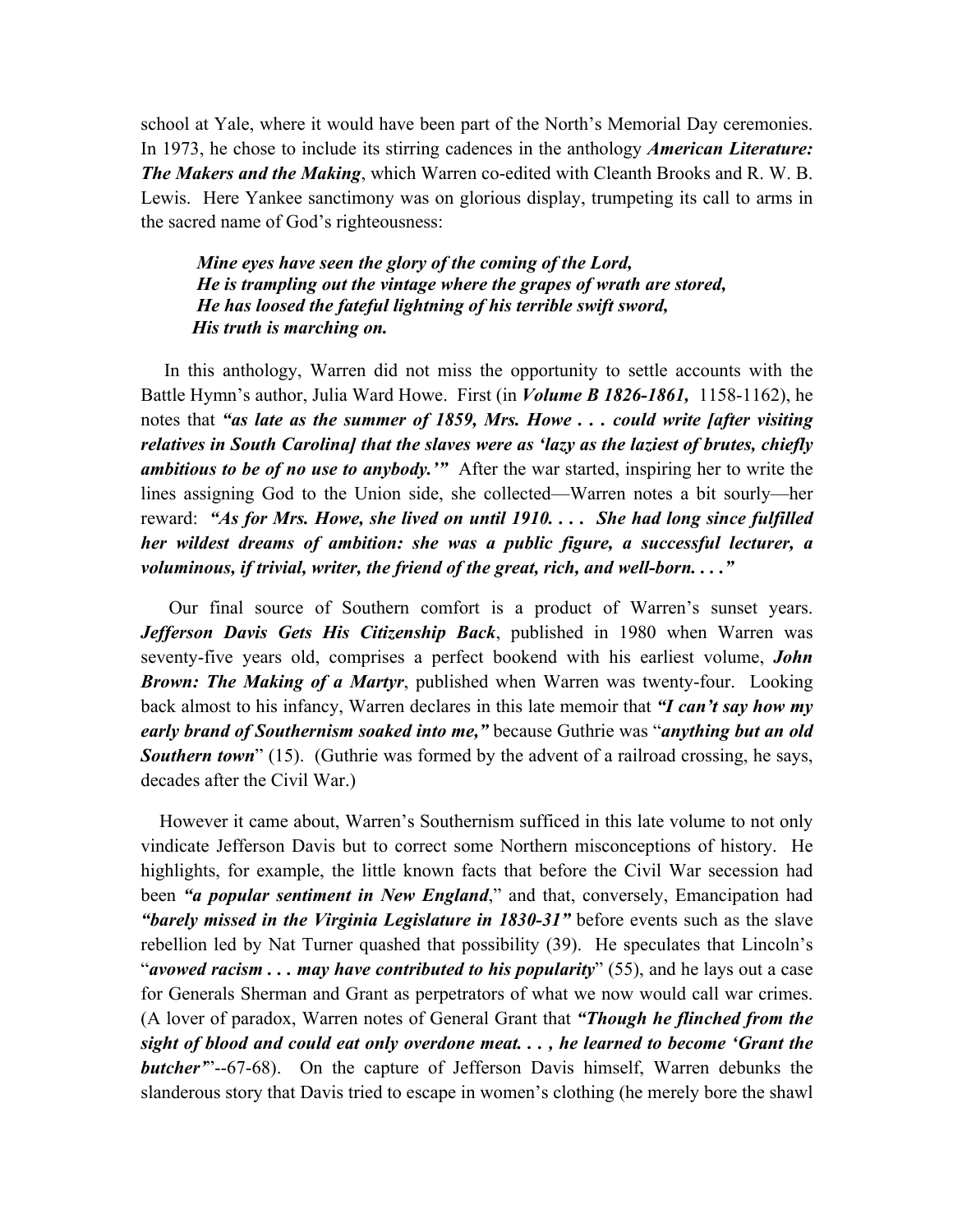his wife had thrown over his shoulders) and he adds the minor but telling spectacle of *"troopers in blue gobbling the meager breakfast prepared for the Davis children"* (71).

 After the capture, the aging and sickly Jefferson Davis was subjected to brutal maltreatment, being constricted by shackles for five days in his cell, denied access to books or newspapers, and held incommunicado with family members. By contrast, Warren says, "*the will of Davis, his self-control, piety, generosity of spirit, and refusal to blame others*" won the praise of his prison doctor, who declared that *"Mr Davis impressed me more than any professor of Christianity I had ever heard"* (78). In 1976, four score and seven years after Jefferson Davis died (1889), Senator Mark Hatfield of Oregon introduced a Senate Joint Resolution to restore his citizenship, thereby correcting "*a glaring injustice"* inflicted on *"an outstanding American"* (94-95). Warren goes on to say that "*The resolution passed unanimously, by voice vote, and, on October 17, 1978, was signed into law by President Carter."* 

 It is reasonable to infer that Robert Penn Warren derived some Southern comfort from this belated vindication of the Confederate President. We can infer additional comfort, I think, from his final laceration of Northern hypocrisy. For this purpose Warren quotes a statement by Gerrit Smith, a fiery abolitionist and secret sponsor of John Brown, who declared after the war that *"we should not punish the conquered South*" because "*the North was quite as responsible as the South for the chief cause of the war. . . the mercenary North coolly reckoned the political, commercial, and ecclesiastical profits of slavery, and held to it" (84).*

 In this late book on Jefferson Davis, Robert Penn Warren pretty much completed his lifelong discourse on the Civil War. It may be worth noting, however, that three years later, in 1983, his long poem *Chief Joseph of the Nez Perce* turns the tables on Northern sanctimony by portraying Chief Joseph as an icon of American Indian virtue pitted against a Federal government guilty of committing rampant treacheries and atrocities. Several victorious Union generals reappear in this poem as warriors not at all averse to advancing this wretched handiwork.

 By way of conclusion, it is time to confess that the writer of this essay is a New England Yankee, born in New Hampshire, raised in Massachusetts, educated in Rhode Island, and pleased to have begun his teaching career at the University of Vermont. It is possible, therefore, that a reader may sometimes detect a slight tone of irony in this talk about Southern comfort. But if it exists at all, that tone is a very minor element in this discourse, for I am now and have been since graduate school days an inveterate admirer of RPW and all his works. And, Yankee or not, I have to admit one paramount fact about RPW and his Art of (the Civil) War: that everything he has asserted in the foregoing commentary is true and valid. The North has been and is now hypocritical, its sanctimony toward the South has been and is now unfounded, and whatever Southern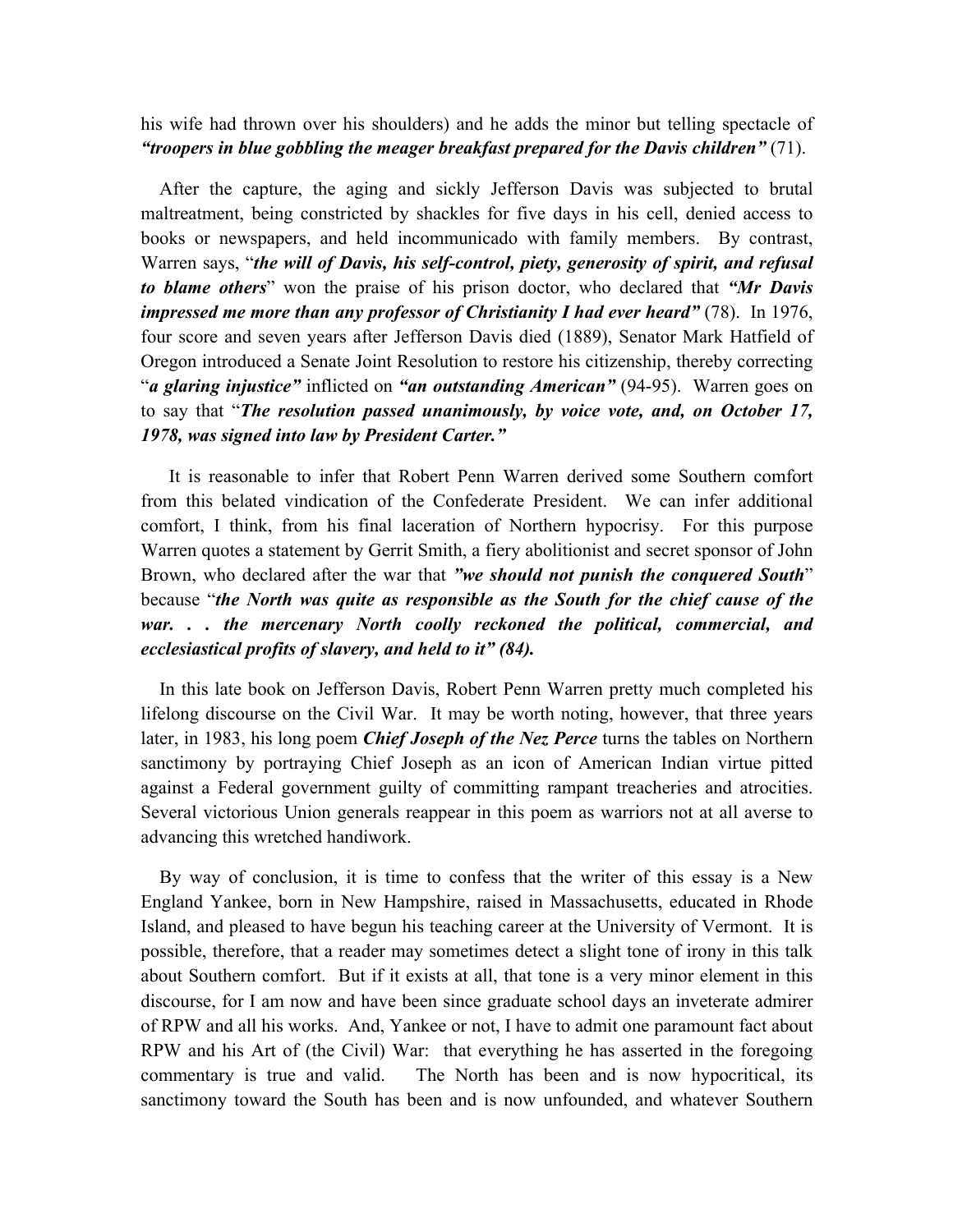comfort Warren derived from his studies in regional history has been justified. Let this concluding confession of a New England Yankee add whatever comfort it may.

 $\mathcal{L}_\text{max}$  , and the contribution of the contribution of the contribution of the contribution of the contribution of the contribution of the contribution of the contribution of the contribution of the contribution of t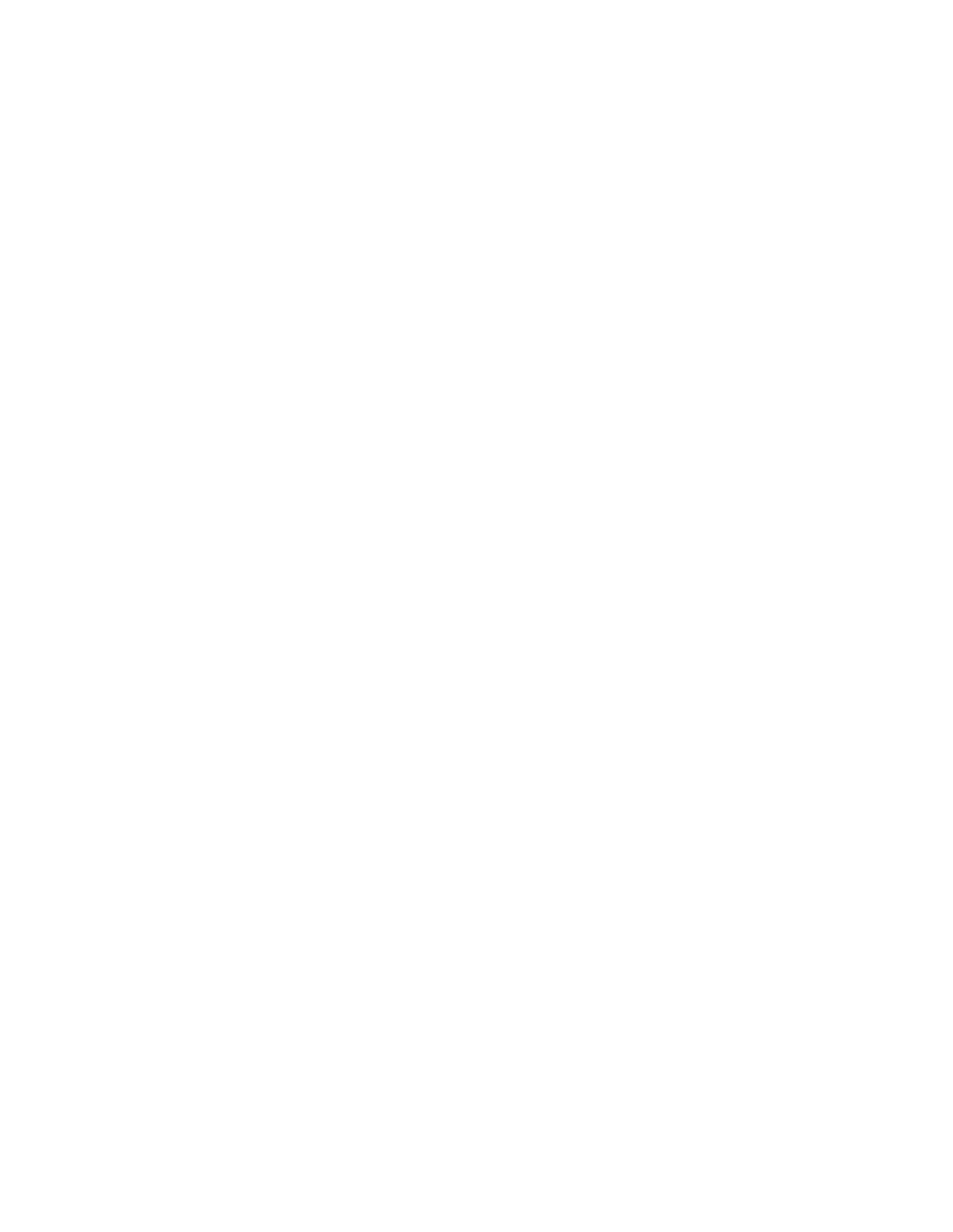| Two Studies in Idealism: Short Survey                                                                                                                                                                                                                                                             |
|---------------------------------------------------------------------------------------------------------------------------------------------------------------------------------------------------------------------------------------------------------------------------------------------------|
| of American, and Human, History                                                                                                                                                                                                                                                                   |
| For Allan Nevins                                                                                                                                                                                                                                                                                  |
| I. Bear Track Plantation: Shortly after Shiloh                                                                                                                                                                                                                                                    |
| Two things a man's built for, killing and you-know-what.<br>As for you-know-what, I reckon I taken my share,<br>Bed-ease or bush-whack, but killing-hell, three's all I got,<br>And he promised me ten, Jeff Davis, the bastard. 'Taint fair.                                                     |
| 'Taint fair, a man rides and knows he won't live forever,<br>And a man needs something to take with him when he dies.<br>Ain't much worth taking, but what happens under the cover<br>Or at the steel-point-yeah, that look in their eyes.                                                        |
| That same look, it comes in their eyes when you give 'em the business.<br>It's something a man can hang on to, come black-frost or sun.<br>10<br>Come hell or high water, it's something to save from the mess,<br>No matter whatever else you never got done.                                    |
| For a second it seems like a man can know what he lives for,<br>When those eyelids go waggle, or maybe the eyes pop wide,<br>And that look comes there. Yeah, Christ, then you know who you are—<br>And will maybe remember that much even after you've died.                                     |
| But now I lie worrying what look my own eyes got<br>When that Blue-Belly caught me off balance. Did that look mean then<br>That I'd honed for something not killing or you-know-what?<br>Hell, no. I'd lie easy if Jeff had just give me that ten.<br>20                                          |
|                                                                                                                                                                                                                                                                                                   |
| II. Harvard '61: Battle Fatigue                                                                                                                                                                                                                                                                   |
| I didn't mind dying—it wasn't that at all.<br>It behooves a man to prove manhood by dying for Right.<br>If you die for Right that fact is your dearest requital,<br>But you find it disturbing when others die who simply haven't the right.                                                      |
| Why should they die with that obscene insouciance?<br>They seem to insult the principle of your own death.<br>Touch pitch, be defiled: it was hard to keep proper distance<br>From such unprincipled wastrels of blood and profligates of breath.                                                 |
| I tried to slay without rancor, and often succeeded.<br>I tried to keep the heart pure, though hand took stain.<br>10<br>But they made it so hard for me, the way they proceeded<br>To parody with their own dying that Death which only Right should sustain.                                    |
| Time passed. It got worse. It seemed like a plot against me.<br>I said they had made their own evil bed and lay on it,<br>But they grinned in the dark—they grinned—and I yet see<br>That last one. At woods-edge we held, and over the stubble they came with<br>bayonet.                        |
| He uttered his yell, he was there!—teeth yellow, some missing.<br>Why, he's old as my father, I thought, finger frozen on trigger.<br>I saw the ambeer on his whiskers, heard the old breath hissing.<br>The puncture came small on his chest. 'Twas nothing. The stain then got<br>bigger.<br>20 |
| And he said: "Why, son, you done done it-I figgered I'd skeered ye."<br>Said: "Son, you look puke-pale. Buck up! If it hadn't been you,<br>Some other young squirt would a-done it." I stood, and weirdly<br>The tumult of battle went soundless, like gesture in dream. And I was dead,          |
| Dead, and had died for the Right, as I had a right to,<br>And glad to be dead, and hold my residence<br>Beyond life's awful illogic, and the world's stew,<br>Where people who haven't the right just die, with ghastly impertinence.                                                             |
|                                                                                                                                                                                                                                                                                                   |
|                                                                                                                                                                                                                                                                                                   |
|                                                                                                                                                                                                                                                                                                   |
|                                                                                                                                                                                                                                                                                                   |
|                                                                                                                                                                                                                                                                                                   |